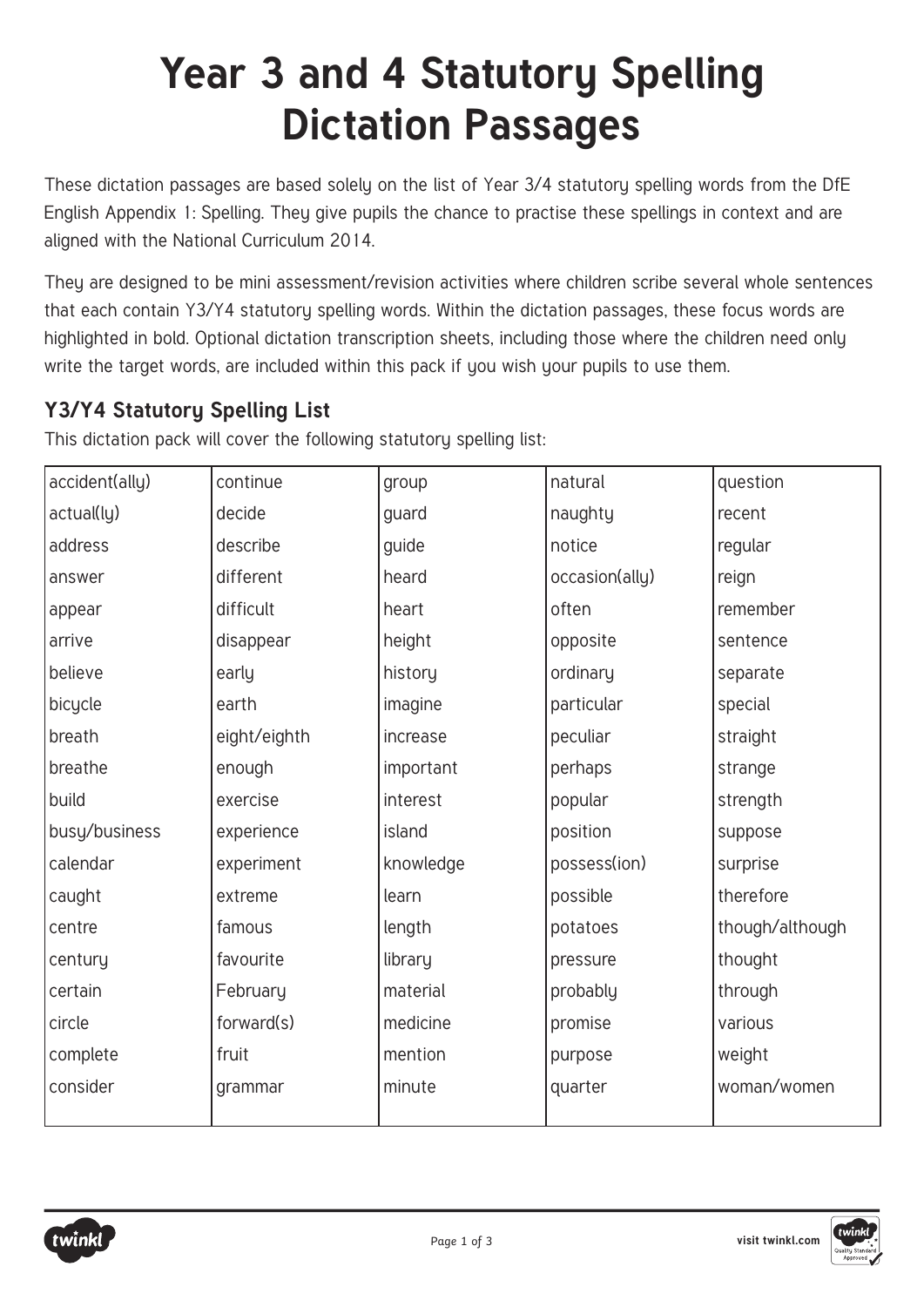#### **Dictation Passage 1**

Tom was telling his dad how he had been on a few **peculiar bicycle** rides in **recent** times. He explained, "I feel **certain** there is something wrong with the tyre **pressure**. It doesn't go in a **straight** line and **often** veers off in **different** directions." Then, in **February** Tom had a nasty **accident**. Despite pumping **enough** air in his tyres, it had been a slow puncture! Thankfully, after buying a new tyre, Tom was able to go on **regular**  bike rides again.

#### **Dictation Passage 2**

**Imagine** you had a **special** power and could travel **through** time to another point in **history**. Which **century**  would you **decide** to go back to, and which **famous** men and **women** would you like to meet? Who would be the monarch in **reign** and what one **question** would you ask them? **Suppose** you could change or shape a **particular** event or disaster. What would it be?

#### **Dictation Passage 3**

Emma found it **strange** that she did not **appear** to be out of **breath** after walking up the large hill. "All of this **exercise** must be paying off," she thought to herself. She made her way into the shop and smiled at the **woman** behind the counter. She grabbed some **fruit** and checked the **weight** on the bag of potatoes before adding them to her basket. She thought, "I know how **important** it is for my **heart** to eat well and keep fit, **therefore** I will keep these healthy habits up.

#### **Dictation Passage 4**

It was very **popular** and **busy** in the **library** today. There were **various** people scattered around browsing the bookshelves. In one corner there was a **group** of **eight** French students trying to improve their **grammar**  and **sentence** writing. **Opposite** them, there were some very **naughty**, loud children disturbing the peace. "Have you not seen the **notice**?" scolded the **guard**. "Please keep the noise down," he added.

### **Dictation Passage 5**

About150 acres of all rainforests are burned every **minute** on **earth**, meaning less rain and less oxygen for us to **breathe**. About one **quarter** of all **medicine** comes from rainforest plants which are being destroyed and the **natural** habitats of millions of animals are being taken away. It also adds to global warming, causing more **extreme** weather conditions and flooding, as polar ice caps melt and **disappear** causing sea levels to **increase**. If we **continue** to harm our rainforests and do not **promise** to **learn** from our mistakes, they could be gone in less than forty years.